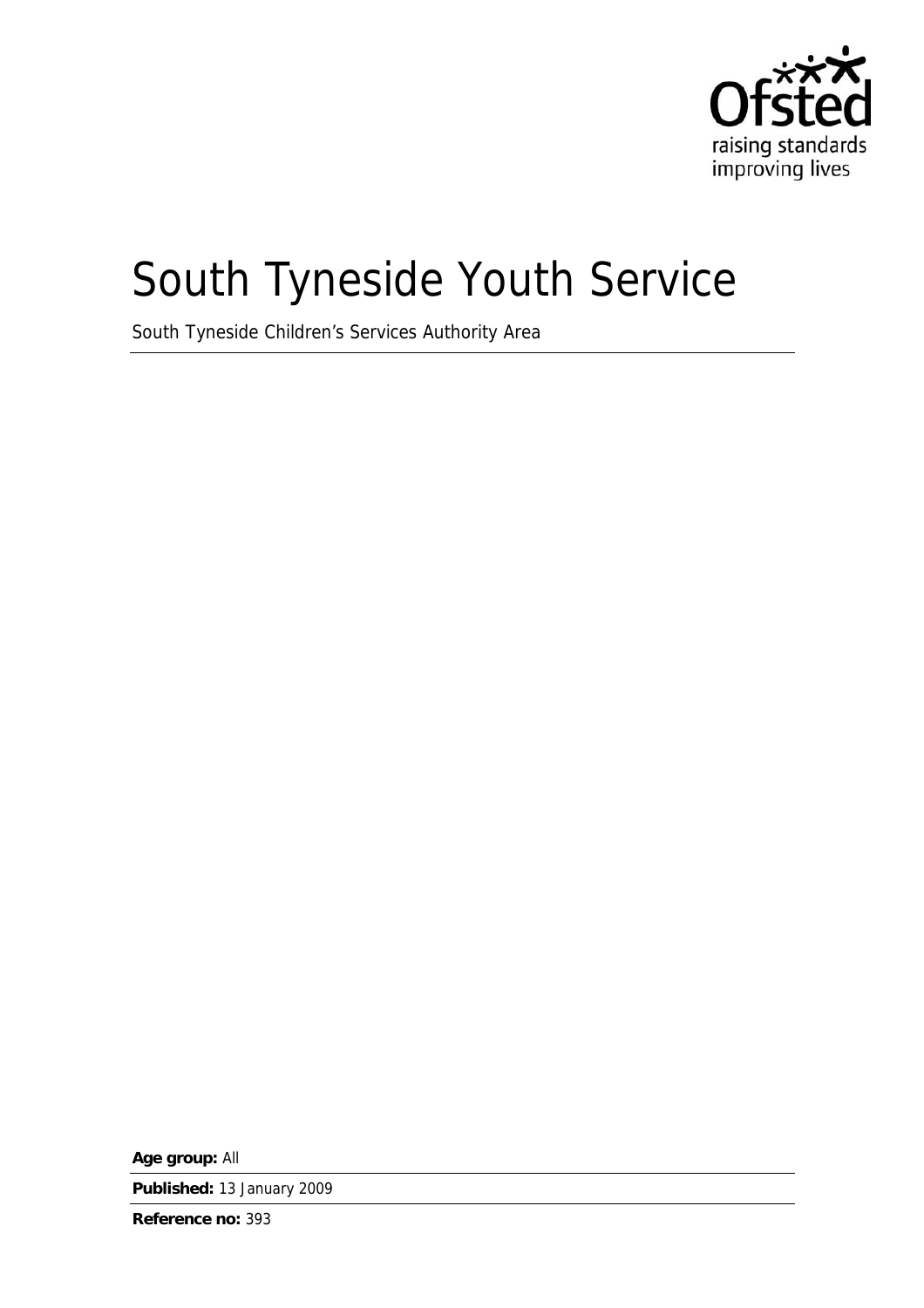© Crown copyright 2008

Website: www.ofsted.gov.uk

This document may be reproduced in whole or in part for non-commercial purposes, provided that the information quoted is reproduced without adaptation and the source and date of publication are stated.

Further copies of this report are obtainable from the local authority or at www.ofsted.gov.uk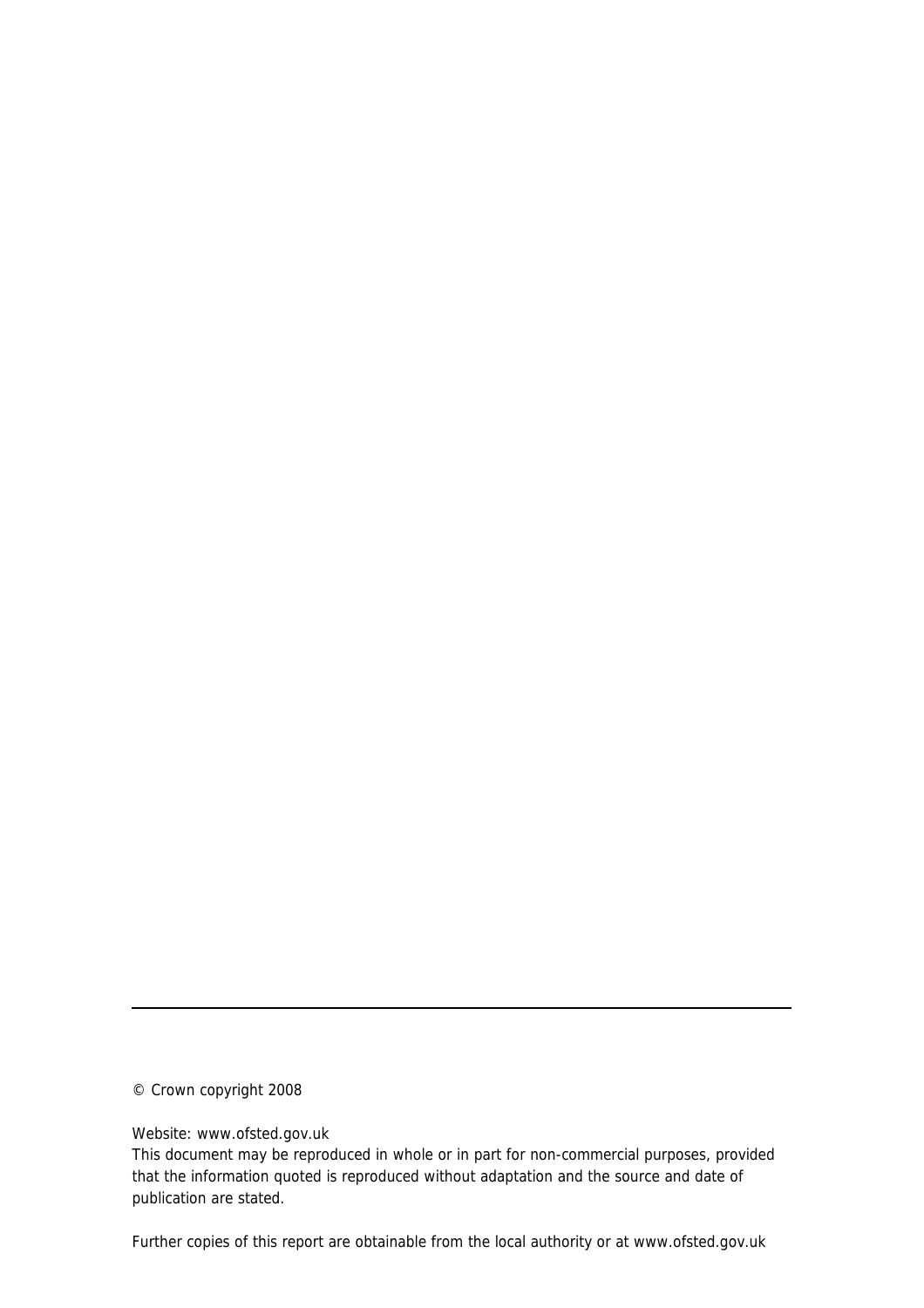# **Contents**

| <b>Introduction</b> |                                                                                                  | $\overline{2}$ |
|---------------------|--------------------------------------------------------------------------------------------------|----------------|
|                     | Part A: Summary of the report                                                                    |                |
|                     | Main findings                                                                                    | $\overline{2}$ |
|                     | Part B: Commentary on the Key Aspects                                                            |                |
|                     | Key Aspect 1: Standards of young people's achievements<br>and the quality of youth work practice | 3              |
|                     | Key Aspect 2: Quality of curriculum and resources                                                | 4              |
|                     | Key Aspect 3: Leadership and management                                                          | 5              |
|                     |                                                                                                  |                |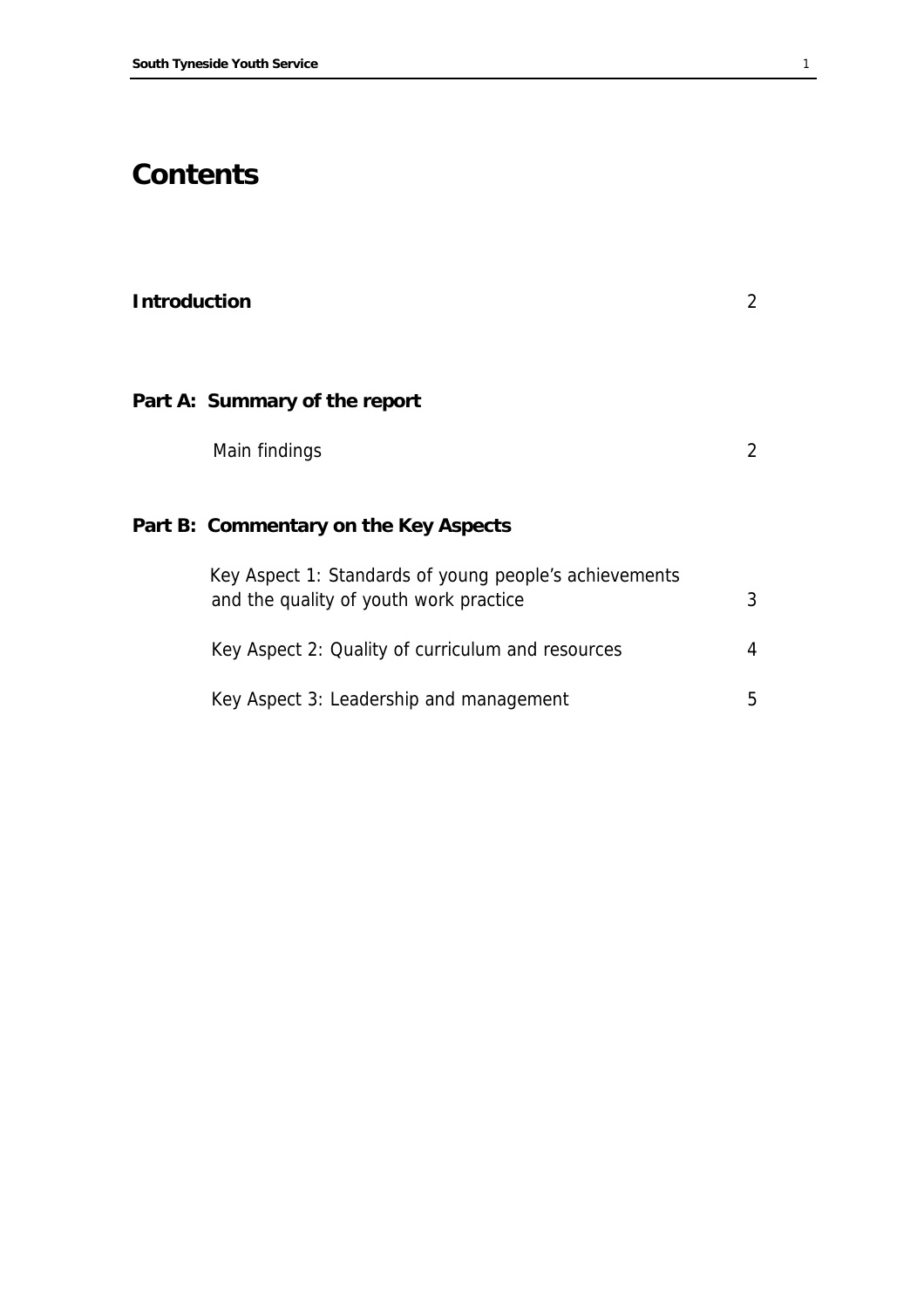## **Introduction**

1 . South Tyneside has a population of 152,785. There are about 14,500 young people in the 13-19 age group. Approximately 3.9% of the population are from Black and minority ethnic backgrounds.

2. . Local authority youth work is provided primarily by South Tyneside Youth Service. Currently the service is managed within the Children and Young People's Directorate. At the time of the inspection the council and its partners were in the process of moving towards an integrated youth support service. The 2008–09 council budget for youth work is £1.62 million. The staffing complement for the youth service is equivalent to 28 full-time posts.

3. . This inspection was carried out under section 136 of the Education and Inspections Act 2006, which provides that the Chief Inspector may inspect particular local authority functions. The joint area review (JAR) was enhanced to enable coverage of youth work.

# **Part A: Summary of the report**

### **Main findings**

4 . The quality of youth work provided by South Tyneside is good and the local authority adequately secures its provision. Young people enjoy taking part in activities. They are learning practical skills and developing in confidence and selfbelief. Young volunteers are making a good contribution to the projects they are involved in and in some cases to the wider community. Youth workers know their communities well and make good use of strong local networks to enhance opportunities for young people. Many are adept at blending practical instruction with guided discussion to help young people develop greater personal and social awareness. The leadership exercised by some youth workers is inspiring young people to achieve far more than they had thought they could. The authority has invested a good level of resources to support clear ambitions for young people that are well founded on needs and shared with a wide range of partners. There are however, some shortcomings. Some staff lacked the expertise to help young people reflect on what learning could be gained from the activities they were taking part in. The curriculum is failing to adequately respond to the needs and interests of young women. Leadership and management are adequate. Weaknesses in action planning, performance management and evaluation exemplify a service that is not sufficiently analytical or reflective. Improvements in management systems and the development of a more critical and evaluative approach are crucial if the service is to secure continuous improvement and effectively respond to changing requirements and expectations.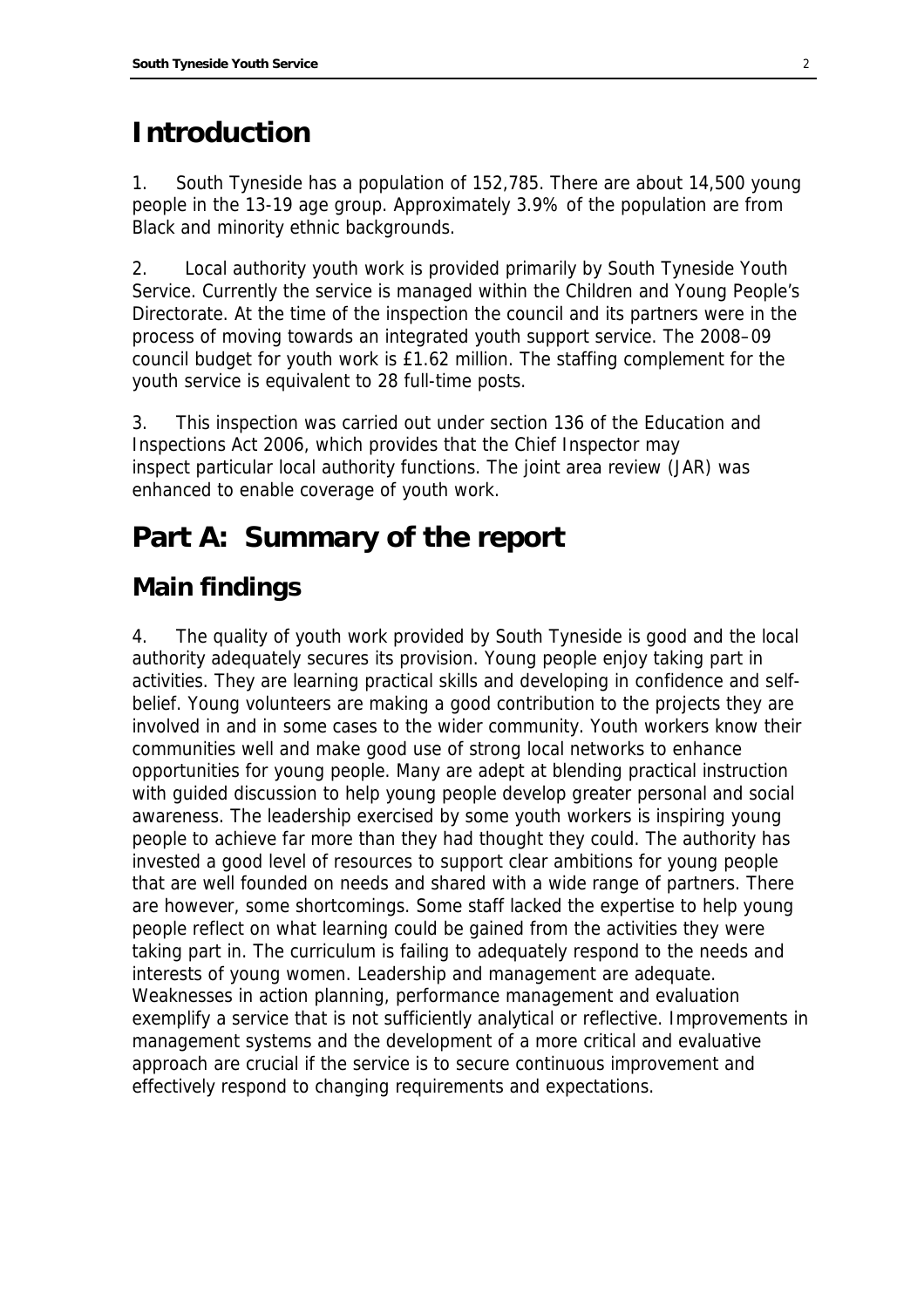#### **Key aspect inspection grades**

|   | <b>Key Aspect</b>                       | Grade |
|---|-----------------------------------------|-------|
|   | Standards of young people's achievement |       |
|   | Quality of youth work practice          |       |
| 2 | Quality of curriculum and resources     |       |
| 3 | Leadership and management               |       |

Inspectors make judgements based on the following scale 4: excellent/outstanding; 3: good; 2: adequate/satisfactory; 1: inadequate

#### **Strengths**

- Young people are developing a good range of skills and are proud of their achievements.
- The quality of practice is good overall with some outstanding.
- The quality of resources is good and there are some excellent specialist facilities.
- The service has established strong and effective partnerships.

#### **Areas for development**

- **Develop a more effective response to the needs of young women.**
- Create appropriate development opportunities to ensure that all staff are equipped to consistently deliver work of a high standard.
- **IMPROVE THE GUALARY IS ALSO EXAM I**n and mechanisms to monitor and evaluate performance.

### **Part B: Commentary on the key aspects**

### Key Aspect 1: Standards of young people's achievements and the quality of youth work practice

5 Young people value the opportunities that the youth service provides, have developed very good relationships with staff and peers and are growing in confidence and self-belief. They are helpful and supportive of one another and some are developing greater sensitivity towards the needs of others. Young women attending the young parents' project shared their experiences of pregnancy and helped to allay the fears of younger members of the group. Young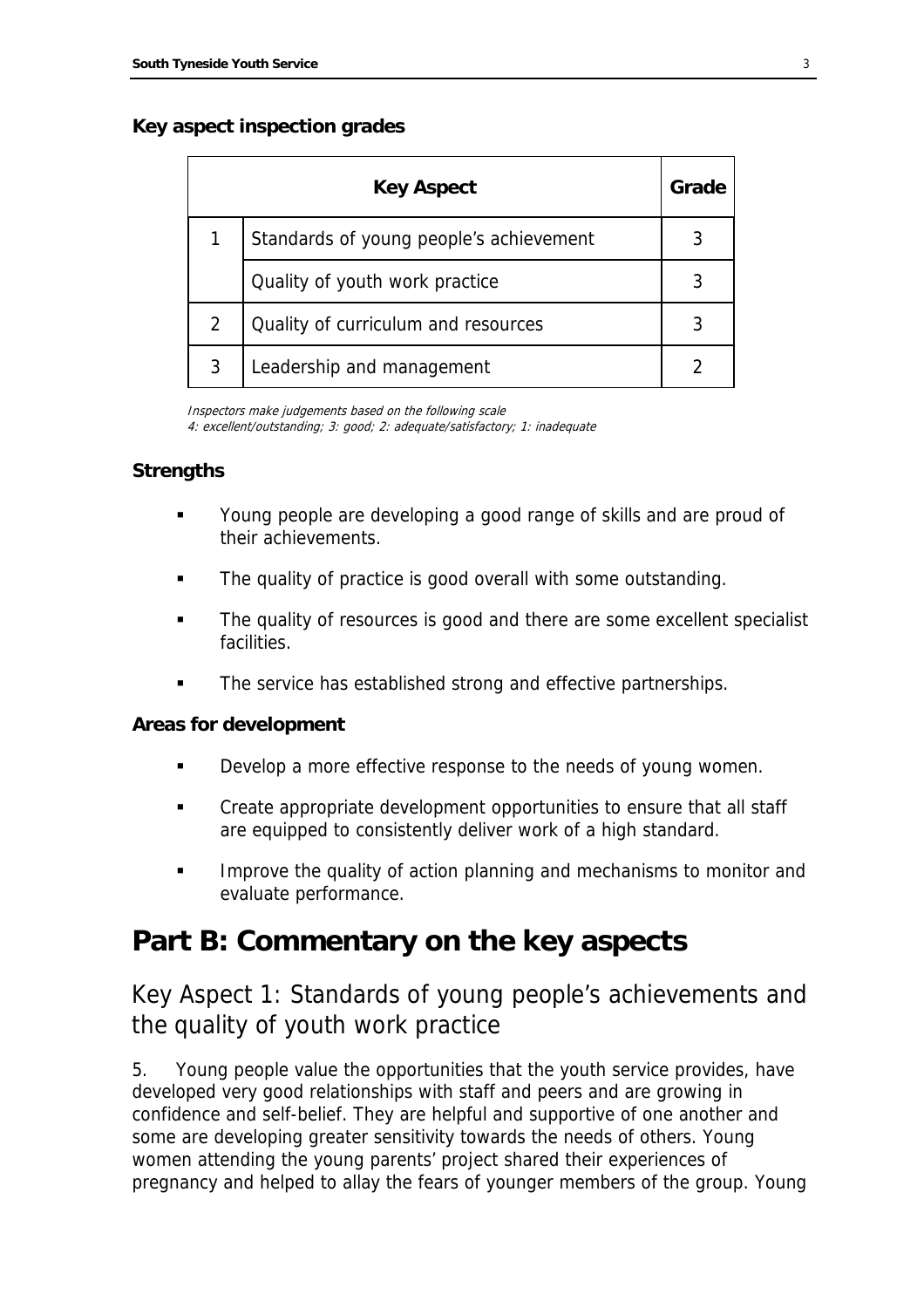people involved in the Forum 50 intergenerational project enjoyed learning new skills such as dancing and sailing alongside members of the older generation and members of the Vision mixed ability drama group had improved their communication skills by designing materials aimed at encouraging primary school children to read. Young people who committed their time as volunteers with the youth opportunities fund grant-giving panel, the Check It Out youth assessors group and the sexual health peer education project took their responsibilities seriously and were developing skills in team work, decision-making, negotiation and presentation skills.

6 . Many young people were learning practical skills including, martial arts, cookery, baby care, first-aid, performing arts, gardening and outdoor pursuits. They made good use of opportunities for accreditation, which they seized with enthusiasm, and were proud of their achievements which for some had resulted in re-engagement in formal education.

7 Youth workers know their communities well, have developed strong local networks and are well informed about the agencies to which they can refer young people for specialist advice. They are providing safe places for young people to meet. Boundaries for behaviour are well established and maintained. Where practice was good, youth workers were effective in guiding, supporting and facilitating young people's learning and development in an unobtrusive way. Where practice was best, workers were skilled at enabling young people to develop a wide range of social and personal skills through blending instruction and practical activities with guided discussion and reflection. Some youth workers provided inspirational leadership which enabled young people to achieve far more than they had thought they could.

8 . Evaluation of the impact of the work and involvement of young people in this process were not consistent features. Some staff confused outcomes with activities and lacked the expertise to help young people reflect on what learning could be gained from the activities they were taking part in. In a minority of provision, activities dominated the programme to the exclusion of personal and social development and a narrow range of methods was failing to adequately respond to the needs and interests of the youngest participants and young women.

### Key Aspect 2: Quality of curriculum and resources

9 Youth work takes place in a good range of settings including mobile, detached, youth centres, community centres and specialist borough wide projects. Provision is generally located in areas of highest deprivation. Some youth work is timed to respond to the needs of young people, such as a midnight football session for young restaurant workers.

1 0. The curriculum is delivered in line with the service's priorities which are closely aligned to *Every Child Matters* outcomes. It offers some good opportunities for performing arts, residential experiences, citizenship and sexual and physical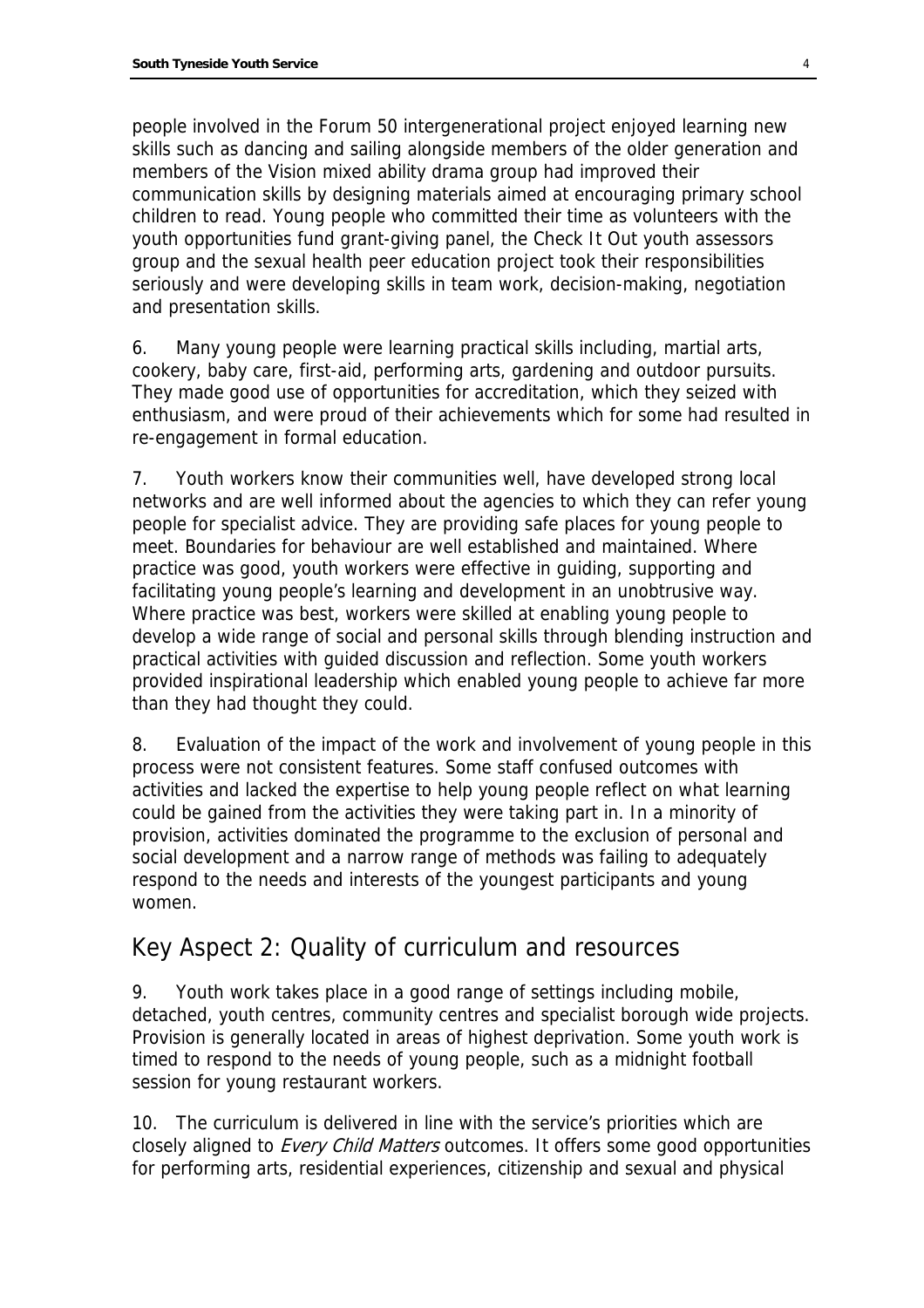health. There is a strong focus on sport and outdoor activities in many centres and projects. There is a wide range of opportunities for national accreditation. The Duke of Edinburgh's award is well co-ordinated and good use is made of sectional certificates to engage young people from a wide range of youth projects and from special schools.

11. There is very good provision in specialist projects for young people with learning difficulties and/or disabilities, young people from Black and minority ethnic groups and young mothers-to-be. However, there is a significant gender imbalance in the take-up of the service and the curriculum is not adequately meeting the needs and interests of young women.

12. The service has a stable staff team and rates of sickness absence and turnover are very low. Very good use is made of specialist expertise to enhance opportunities for young people. However, not all staff are benefiting from access to training and supervision arrangements are inconsistently applied. A greater focus on professional staff development is now required if the service is to enable all staff to further develop their youth work skills and consistently deliver youth work to a high standard.

13. The quality of premises is very good. They are attractive, accessible, well maintained and well equipped. There are some excellent specialist facilities for music, watersports and climbing.

### Key Aspect 3: Leadership and management

14. Leadership and management are adequate. Performance information is not fully utilised to inform planning or to evaluate the impact and effectiveness of the service. Measures to identify the cost effectiveness of provision are at a very early stage of development and have not yet resulted in actions to improve efficiency. The service has not yet defined the local performance indicators it needs to monitor progress against key aims and ambitions. Visits to practice have had some impact on improving the quality of youth work delivery in only a small proportion of provision. A good start has been made recently to involve young people in assessing the quality of youth work but it is too soon to measure the impact of this development. Managers do not evaluate sufficiently the impact of their activities or of provision to meet the authority's aspirations.

15. The quality of action planning to support strategic ambitions is highly variable. Intentions are not always supported by timescales, costed plans or measurable targets. Policies, procedures and guidelines for staff are not regularly reviewed and updated in the light of changing circumstances and requirements. Management arrangements for part-time staff working in community centres are inconsistent and lines of accountability for these staff are unclear. Overall, good attention is paid to health and safety but systems and procedures for Criminal Records Bureau checks on volunteers in youth service provision require some refinements.